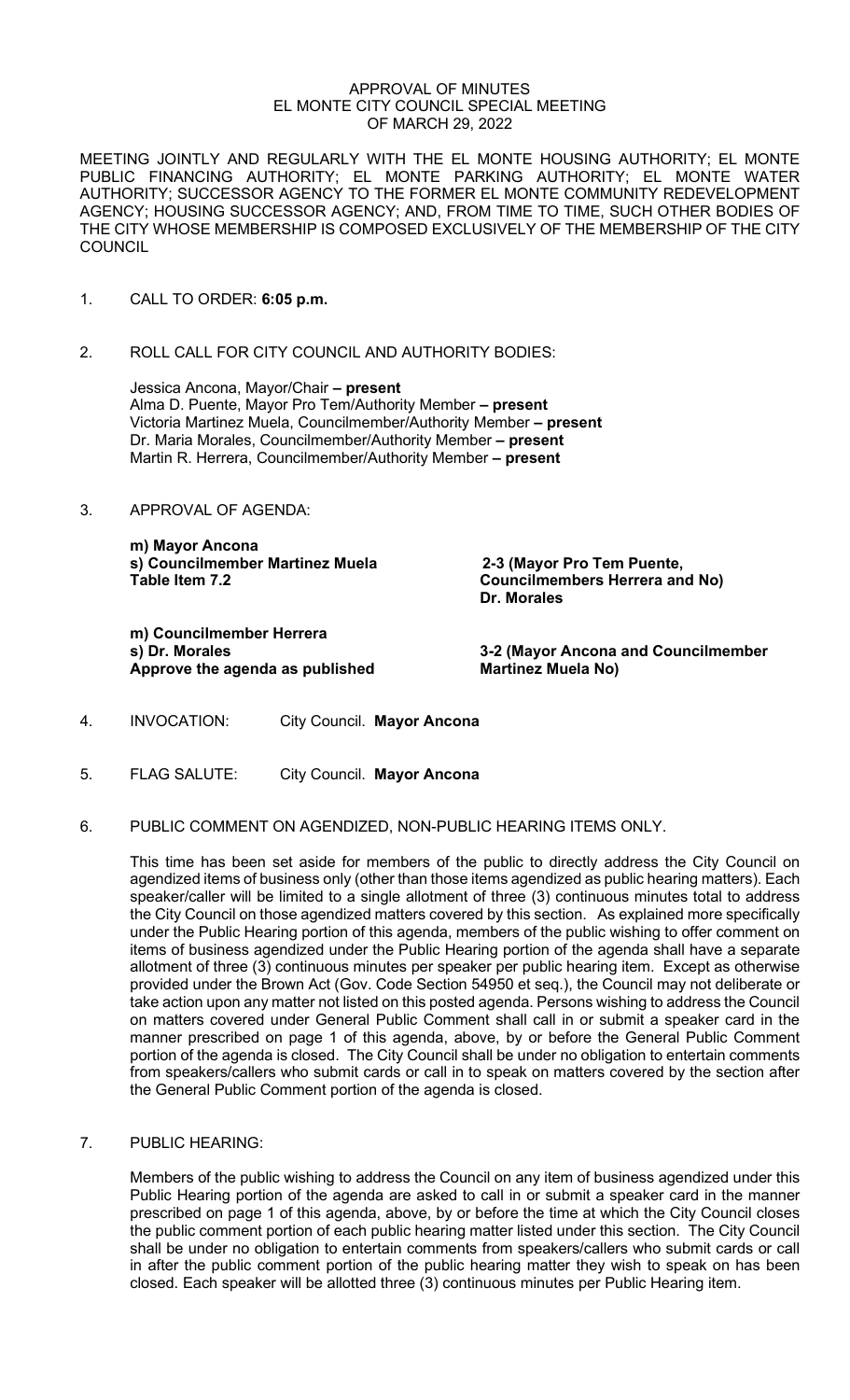7.1 A Fourth Public Hearing Pursuant to Elections Code Section 10010(A)(2) to Receive Public input Regarding Proposed District Maps and the Sequencing of Elections as Part of an Overall Transition to District-Based City Council Elections and to make a Final Decision Regarding the Selection of a Map and Election Sequencing.

RECOMMENDATION OF BUSINESS ITEM UNDER CONSIDERATION:

It is recommended that the City Council:

- 1. Open the fourth public hearing regarding proposed maps and related election sequencing as required by Election Code Section 10010(A)(2);
- 2. Receive the updated presentation from staff and the City's demographer regarding draft maps prepared by the demographer as well as maps proposed by members of the public and regarding the sequencing of district elections;
- 3. Receive public comment and input regarding the same;
- 4. Close the public comment portion of the fourth public hearing;
- 5. Pose final questions to staff, the demographer and outreach consultant; and
- 6. Deliberate and act to approve a district map and corresponding sequence of district elections.

Total Cost: N/A Account No.: N/A Is the cost of this item budgeted? N/A

A joint staff report has been prepared for Items 7.1 and 7.2, below as the two items are related and relate to the same subject matter.

**m) Mayor Ancona s) Dr. Morales 5-0 Open P.H.** 

#### **Break at 7:02 p.m. Return at 7:13 p.m.**

Armando Herman – Spoke about item.

Andre Quintero – Spoke about having two districts in the south and how some of the maps submitted reflect that. Historically the City has been represented by elected officials on the North side and having representatives in the areas they represent make a difference. Keeping certain areas together. Single family homes in the East Side and keeping the density low.

Mary Ann Powers – Mentioned that she did not receive a mailer. The people in this community care about things like this but they need to know about things like this. Do a good job, represent the people and you will get your seats on the Council.

Joaquina Quinonez – Values that the community is able to provide feedback. Comments disabled online are important. Recommend that powerpoint be posted on the website in various languages. Likes the districts and the representation. Everyone should be made aware, and everyone should be able to provide their feedback.

Cosme Jimenez – Recommend to have a citizens committee. Need to have townhall meetings to inform the people spend time with them. How is the final map going to be approved?

Maria Morgan – The City is moving with the district-based elections is due to the California Voter Rights Act. In favor of the district-based election. There is a growing Asian community that deserves representation. District areas will allow representatives from the areas to be elected.

Aida De La Cruz – Just recently found out about the mapping opportunities. Asked neighbors about this and nobody knew what this was about. This could be a good thing for the City but doesn't understand why this is being rushed.

Julio Ramirez – Spoke about length of meetings. Agree with the district-based elections. How many Senior citizens know about this? How many kids with disabilities that vote know about this?

Iridian Magallon Quintero – To do the redistricting you are supposed to have a task force. Who drew the maps? What are the criteria for these maps? What are the criteria you are going to use to pick map? Not everyone has access to internet.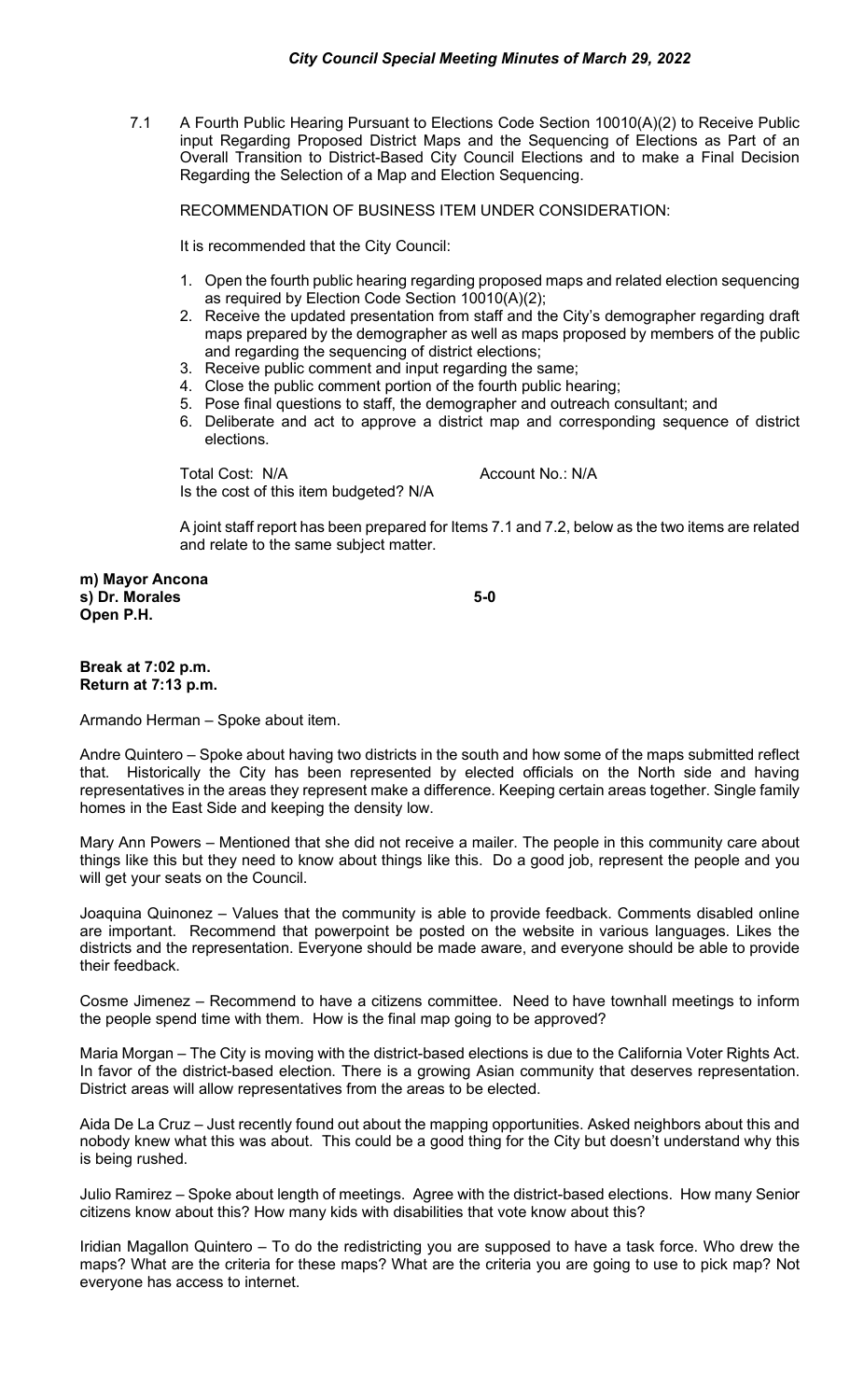## *City Council Special Meeting Minutes of March 29, 2022*

Stephen Ramirez – Spoke about the district-based elections.

Mike Greenspan – In favor of district-based elections. Why is El Monte going so fast?

Rodolfo – District based elections are a good idea it allows for more democracy. Yes on the overall idea but no to the rushed process.

Irma Zamorano – Spoke about the district-based election rushed process in El Monte.

Jane Myring – Would rather see the City go to five district and not six. The City needs to discuss this with residents. This needs to be discussed with people.

David Siegrist – Spoke about the redistricting of other districts around El Monte. Handed out a map to the City Council that was done by the El Monte Union High School District and spoke about the map. Gabriel Ramirez – Not against district-based election is against the rushed process.

Written Comments:

Rafael Gonzalez – In favor of the district-based elections.

Lovethisgreatcityofelmonte – In favor of the district-based elections.

Maria Nunez – Opposed to the district-based elections.

**m) Mayor Ancona s) Councilmember Herrera 5-0 Close Public Comment At 9:39 pm m) Councilmember Herrera 3-2 (Mayor Ancona and Councilmember Martinez Extend the meeting**  Muela No) **m) Councilmember Martinez Muela s) Mayor Ancona 2-3 (Mayor Pro Tem Puente, Councilmembers** Table Item 7.1 and put together **Herrera and Dr. Morales No**) **Three townhalls and move to adjourn m) Dr. Morales 3-2 (Mayor Ancona and Councilmember Martinez Muela No) Select Public Map 117 Secondary Motion m) Mayor Ancona s) Councilmember Martinez Muela 2-3 (Mayor Pro Tem Puente, Councilmembers Select Public Map 119 Herrera and Dr. Morales No) At Approximately 11:06 p.m. Mayor Ancona and Councilmember Martinez Muela left the meeting. Sequencing m) Councilmember Herrera s) Dr. Morales 3-0 (Mayor Ancona and Councilmember Martinez 2022: 2, 3, 5 (two-year term) and 6 2024: 1, 4 and 5 m) Mayor Pro Tem Puente s) Councilmember Herrera 3-0 (Mayor Ancona and Councilmember Martinez**

**Break at 11:15 p.m. Return at 11:30 p.m.** 

**Close P.H. Muela No)**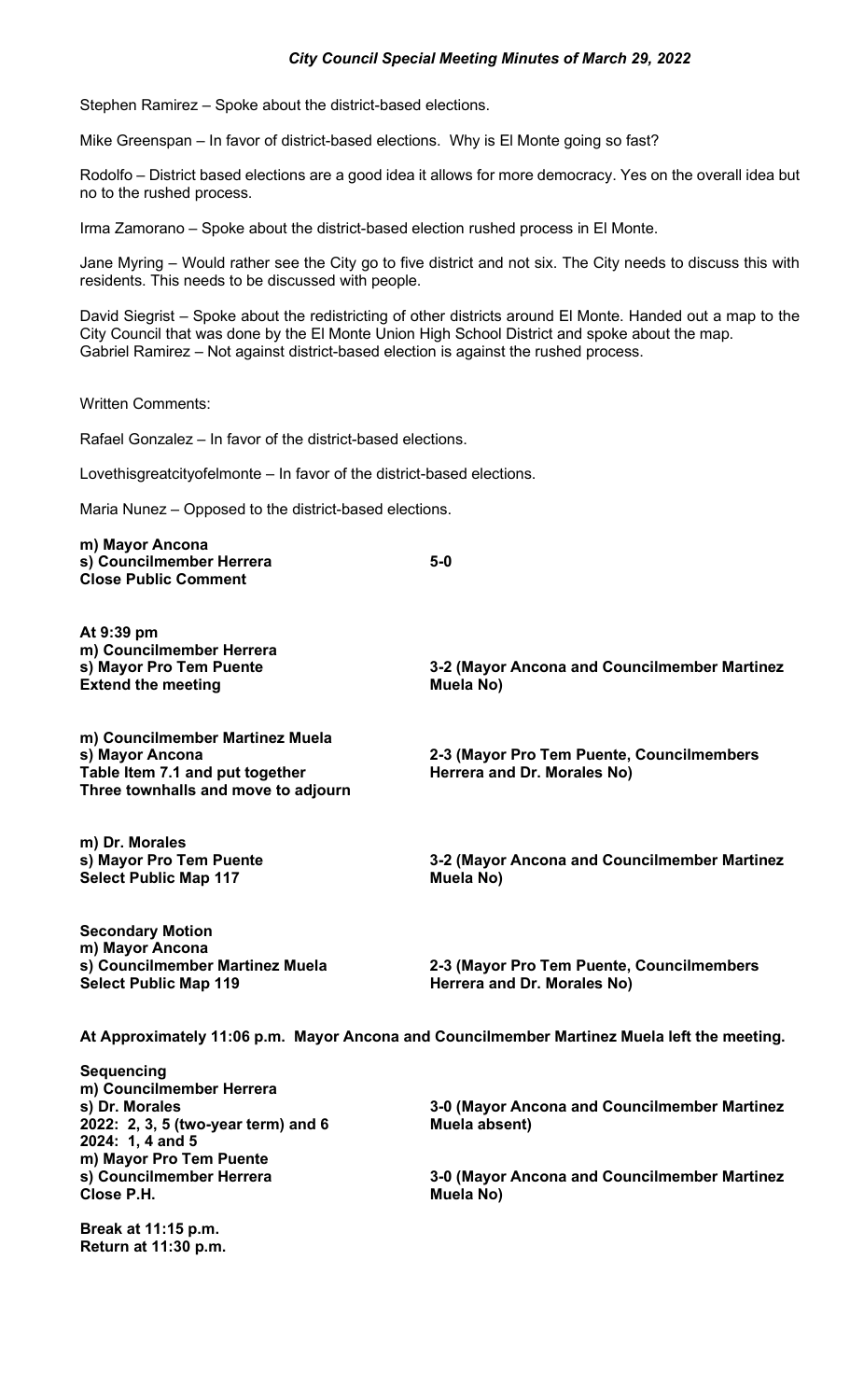7.2 A Related Fifth Public Hearing to Consider and Approve for First Reading an Ordinance Formally Establishing District-Based Elections and Ratifying the Selection of a District Map and Related Election Sequencing.

RECOMMENDATION OF BUSINESS ITEM UNDER CONSIDERATION:

It is recommended that the City Council:

- 1. Open the fifth public hearing to consider and approve for first reading of Ordinance No. 3010 establishing district-based elections and formalizing and ratifying the approval of a district map and related election sequencing based on the action taken under Item 7.1, above;
- 2. Pose additional questions, if any, to staff or the demographer;
- 3. Receive final public comment and input regarding the same;
- 4. Close the public comment portion of the public hearing;
- 5. Pose final questions to staff and the demographer; and
- 6. Deliberate and act to approve the above-referenced Ordinance for first reading based on the map selection and sequencing selection on Public Hearing Item No. 7.1, above.

Total Cost: N/A Account No.: N/A Is the cost of this item budgeted? N/A

Ordinance No. 3010

A joint staff report has been prepared for Items 7.1 and 7.2 and the form of Ordinance No. 3010 is attached as Exhibit "B" to said staff report.

**m) Councilmember Herrera**

**s) Dr. Morales 3-0 (Mayor Ancon and Councilmember Martinez Muela absent)** 

Armando Herman – Spoke about the item.

**m) Dr. Morales Ordinance No. 3010** 

**s) Mayor Pro Tem Puente 3-0 (Mayor Ancon and Councilmember Martinez**

**m) Mayor Pro Tem Puente**

**s) Dr. Morales 3-0 (Mayor Ancon and Councilmember Martinez Close P.H. Muela absent)**

#### 8. REGULAR AGENDA:

8.1 Consideration and Approval of a Standard Voluntary Agreement with the California Department of Toxic Substances Control (DTSC) to Oversee the Environmental Clean-Up for the Area Y Project for a Not-to-Exceed Amount of \$118,086.

RECOMMENDATION OF BUSINESS ITEM UNDER CONSIDERATION:

It is recommended that the City Council:

- 1. Consider and approve a Standard Voluntary Agreement (the "Agreement") with the California Department of Toxic Substances Control (DTSC) to oversee the environmental clean-up for the Area Y Project for an amount of \$102,683 plus a fifteen percent (15%) contingency of \$15,403 for a total amount not-to-exceed \$118,086; and
- 2. Authorize the City Manager, or her designee, to execute the Standard Voluntary Agreement with DTSC.

Total Cost: \$118,086 Account No: 100-67-845-8221 Is the cost of this item budgeted? Yes

Armando Herman – Spoke about the item.

**m) Councilmember Herrera**

**3-0 (Mayor Ancon and Councilmember Martinez Muela absent)**